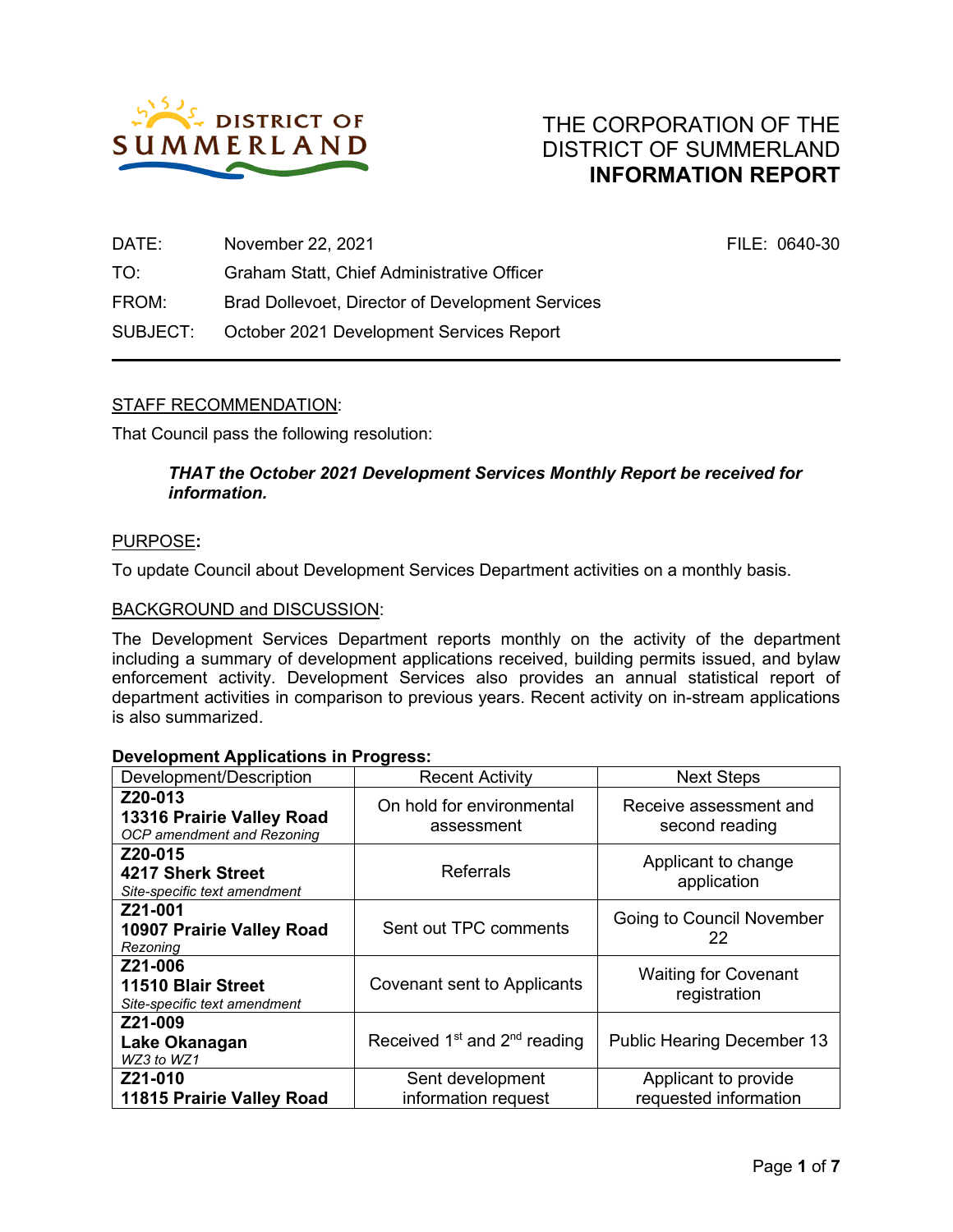| RSD1 to RMD                                                                   |                                                     |                                                                |  |
|-------------------------------------------------------------------------------|-----------------------------------------------------|----------------------------------------------------------------|--|
| Z21-011<br><b>5700 Monro Avenue</b><br>A1 to CR1                              | <b>Referrals</b>                                    | Going to APC                                                   |  |
| Z21-012<br>9800 Turner Street<br><b>RSH</b> to RDH                            | Sent TPC outcome letter                             | Schedule meeting with<br>applicant for discussion              |  |
| Z21-014<br>19265 Lakeshore Drive<br><b>Text Amendment</b>                     | Referral                                            | Going to APC                                                   |  |
| <b>DVP20-034</b><br>6011 Hwy 97<br>Front setback                              | 12/17/2020 - Advisory<br><b>Planning Commission</b> | Expecting new plans, to<br>return to APC for<br>recommendation |  |
| <b>DVP20-035</b><br><b>6102 Austin Street</b><br>Retaining Wall Variance      | Received new plans from<br>applicant                | Will move forward after<br>consulting applicant                |  |
| <b>DVP20-036</b><br>13316 Prairie Valley Road<br>Servicing requirements       | Coordinated with Z20-013                            | On hold at applicant's<br>request                              |  |
| <b>DVP21-027</b><br>9800 Turner Street<br>La Vista Project                    | Waiting on rezoning                                 |                                                                |  |
| S20-010<br>8108 Purves Road<br>1 to 2 lots                                    | <b>PLA Issued</b>                                   | Awaiting Submission for final                                  |  |
| S20-011<br>9704 Julia Street<br>1 to 2 lots                                   | <b>PLA Issued</b>                                   | Final Subdivision upon<br>submission                           |  |
| S21-001<br>19265/19267 Lakeshore<br><b>Drive North</b><br>Lot line adjustment | <b>PLA Issued</b>                                   | Final Subdivision upon<br>submission                           |  |
| S21-002<br>7418 Kirk Avenue<br>3 lot subdivision                              | <b>PLA Issued</b>                                   | Final Subdivision upon<br>submission                           |  |
| S21-003<br>19006/19106 Garnet Valley<br><b>Road</b><br>Lot line adjustment    | <b>PLA Issued</b>                                   |                                                                |  |
| S21-004<br>6609 Nixon Road<br>2 lot subdivision                               | <b>PLA Issued</b>                                   | Final Subdivision upon<br>submission                           |  |
| S21-005<br>9907 Turner Street<br>2 lot subdivision                            | <b>PLA Issued</b>                                   | Final Subdivision upon<br>submission                           |  |
| S21-006<br>10619 Lister Avenue<br>2 lot subdivision                           | <b>PLA Issued</b>                                   | Final Subdivision upon<br>submission                           |  |
| S21-007<br><b>PLA Issued</b><br>6108 Solly Road<br>2 lot subdivision          |                                                     | Final Subdivision upon<br>submission                           |  |
| S21-008                                                                       | <b>PLNA</b> Issued                                  | Applicant to submit additional<br>information                  |  |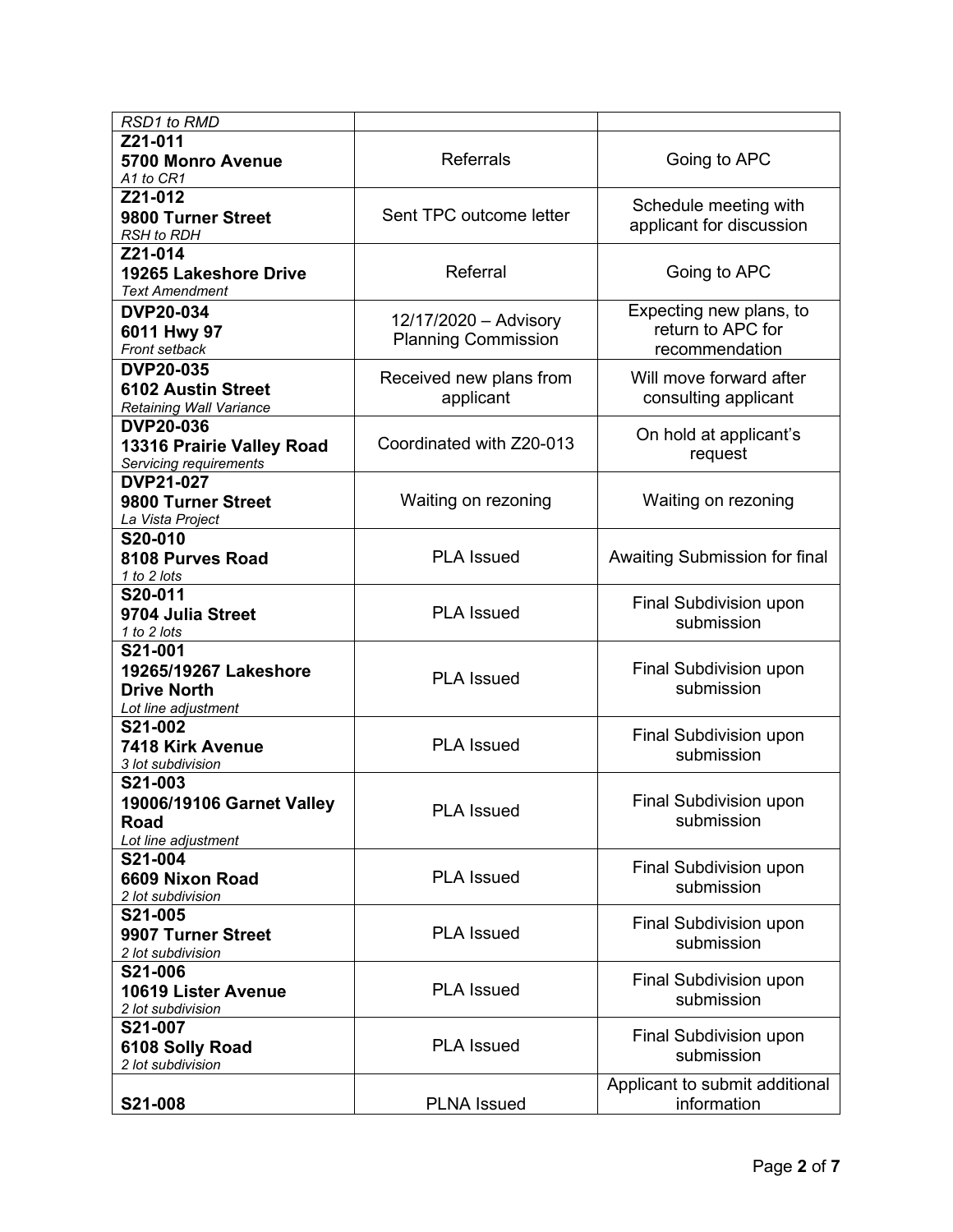| 19013 Bentley Road<br>(Hunters Hill - Phase 2)                                 |                                                |                                                                    |  |
|--------------------------------------------------------------------------------|------------------------------------------------|--------------------------------------------------------------------|--|
| S21-009<br>12600 Blagborne Avenue<br>1 to 17 lot subdivision                   | <b>Issue PLA</b>                               | Final Subdivision upon<br>submission                               |  |
| S21-010<br><b>6108 Austin Street</b><br>1 to 2 lot subdivision                 | <b>Issue PLA</b>                               | Awaiting variance application                                      |  |
| S21-011<br><b>Issue PLA</b><br>12010 Lakeshore Drive<br>1 to 3 lot subdivision |                                                | Awaiting DP submission                                             |  |
| S21-012<br>20401 Highway 40<br>1 to 2 lots                                     | Referral complete                              | Outcome letter                                                     |  |
| S21-013<br>11709 Mott Street<br>1 to 2 lots                                    | <b>PLA Prep</b>                                | On hold for possible re-<br>design                                 |  |
| S21-014<br>19240 Lakeshore Drive N<br>1 to 2 lots                              | <b>PLA Prep</b>                                | <b>Issue PLA</b>                                                   |  |
| S21-015<br>11020 Ellis Avenue<br>1 to 2 lots                                   | Out for referral                               | Prepare PLA                                                        |  |
| DP20-015<br>6011 HWY 97<br><b>Trout Creek DP</b>                               | New plan submitted                             | Expecting new plans, to<br>return to APC for<br>recommendation     |  |
| DP20-016<br>10830 Prior Place<br>Watercourse DP                                | <b>Referrals</b>                               | Applicant revising application,<br>Awaiting submission from<br>QEP |  |
| DP21-014<br>10308 Prairie Valley Road<br>Asphalt                               | Awaiting approved RAPR<br>report from province | On hold                                                            |  |
| DP21-018<br>9800 Turner Street<br>Multi-Family                                 | Waiting for rezoning                           | Waiting for rezoning                                               |  |
| DP21-019<br>13218 Kelly Avenue<br>Form and Character                           | Gone to TPC                                    | Prepare TPC outcome letter                                         |  |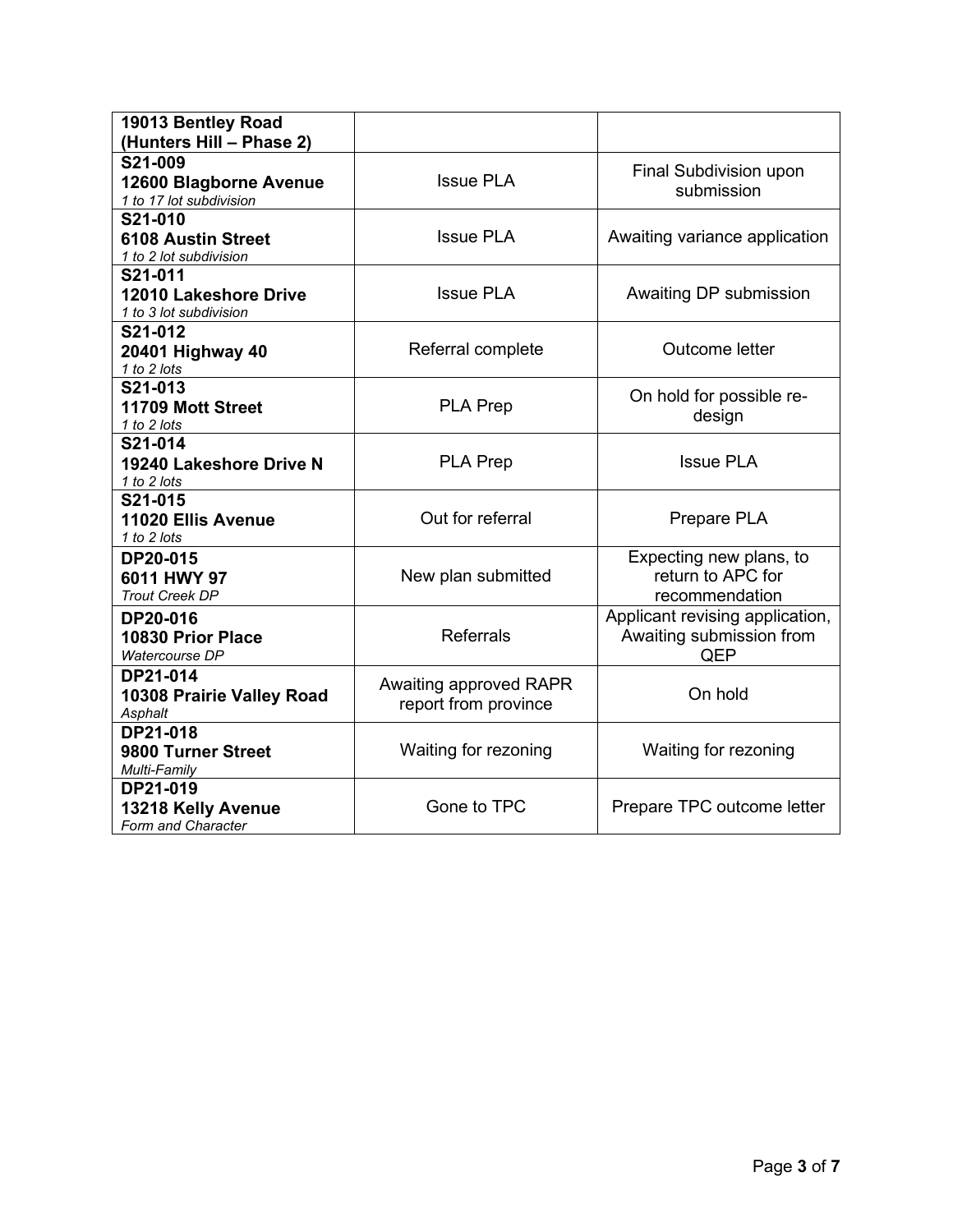



October saw a slow down in the number of development variance permits submitted to the District, but additional applications for subdivision, rezoning, and form and character development permits. We have had a couple of recent applications for new projects in our Downtown area, and this is exciting to see as this is an area where renewal and additional growth should be encouraged. These applications will be processed and coming forward to Council in the near future.

| <b>Building Permit Activity (Five Year Comparison):</b> |  |
|---------------------------------------------------------|--|
|---------------------------------------------------------|--|

| <b>Month of October</b>            | 2017         | 2018         | 2019         | 2020         | 2021         |
|------------------------------------|--------------|--------------|--------------|--------------|--------------|
| <b>Permits Issued</b>              | 17           | 12           | 10           | 31           | 18           |
| <b>Total Construction</b><br>Value | \$2,335,000  | \$1,344,000  | \$859,000    | \$7,976,000  | \$3,596,800  |
| <b>Year to Date</b>                |              |              |              |              |              |
| <b>Permits Issued</b>              | 151          | 159          | 165          | 149          | 174          |
| <b>Total Construction</b><br>Value | \$23,885,882 | \$24,443,100 | \$31,327,000 | \$27,610,600 | \$54,146,300 |
| <b>Total Annual</b>                |              |              |              |              |              |
| <b>Permits Issued</b>              | 195          | 190          | 206          | 200          |              |
| Revenue                            | 328,616      | 286,337      | 445,982      | 399,304      |              |
| <b>Total Construction</b><br>Value | 31,113,882   | 28,043,100   | 45,879,300   | 35,734,900   |              |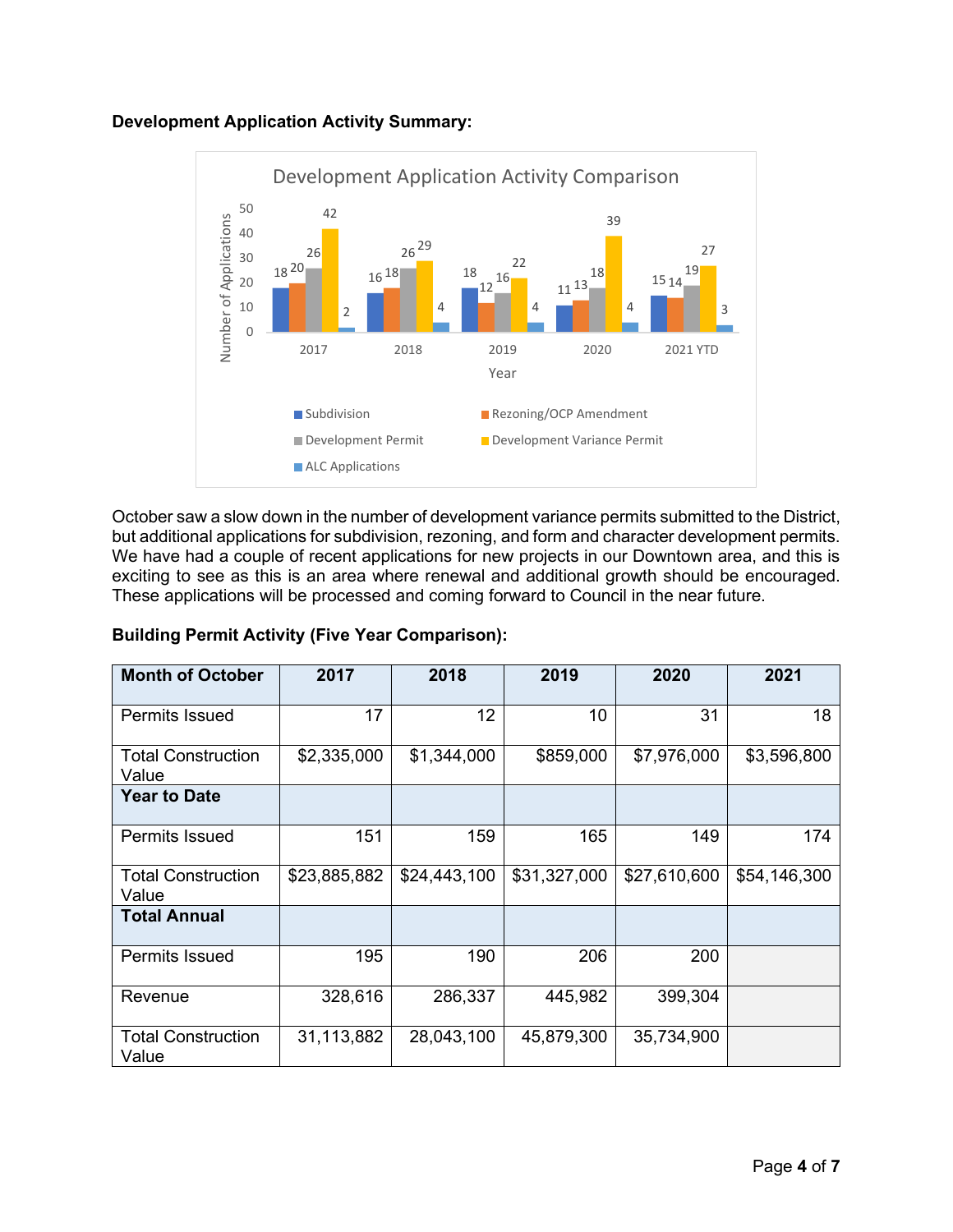*\*Note: Annual construction values may vary from published reports. The information contained above provides Actual values at year end. Previous reports may have included construction values for permits that were issued but not collected by the applicant or commenced construction before year end.*

Total construction value year-to-date for the end of October is now over \$54 million. This is now double the construction value experienced in all of 2020, being \$27.6 million. The number of permits issued is also up in comparing year-to-date numbers from 2020, as to the end of October we have issued a total of 174 permits in 2021, while for the same time period only 149 permits were issued in 2020. This indicates that our building inspection staff are busier this year, but happy to report we have been able to maintain our targeted timeframe for a three week period to building permit issuance.

# **Bylaw Enforcement Activity:**



## **Total complaints received in October:**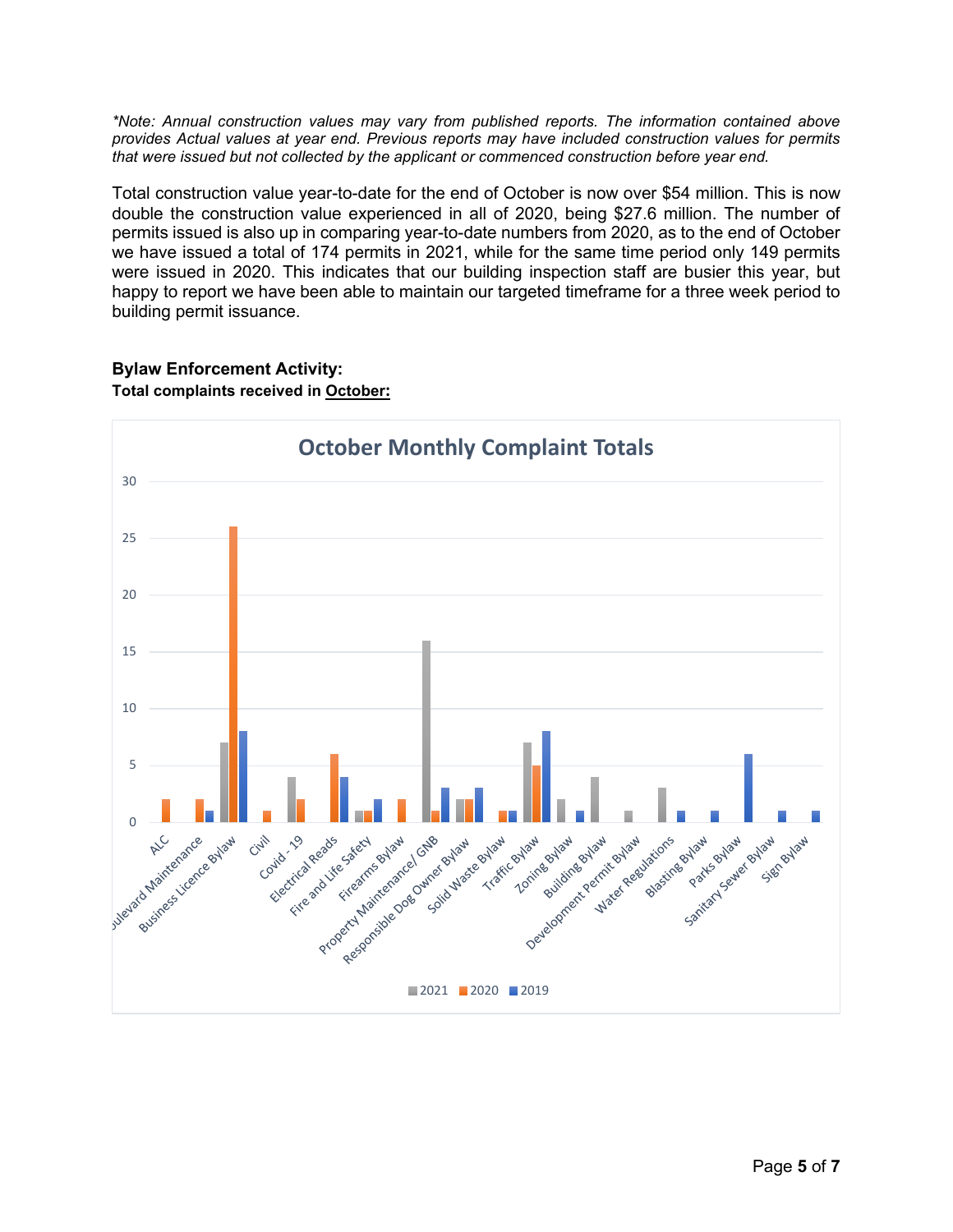The Bylaw Enforcement Team received 49 files in October, bringing the yearly total to 891. 74 remain open. For the first time, the number of complaints submitted for the new Good Neighbour surpassed the number of complaints for the Traffic Bylaw on a monthly basis with 16 for the Good Neighbour Bylaw and only 8 for traffic. This is most likely a result of decrease in tourism traffic in the community from moving from September to October.



#### **Total Year to Date Bylaw Files:**

For year-to-date statistics for complaints submitted, 2021 has experienced a significant amount of growth in complaints submitted for Traffic Bylaw violations (i.e. parking, recreational vehicles,